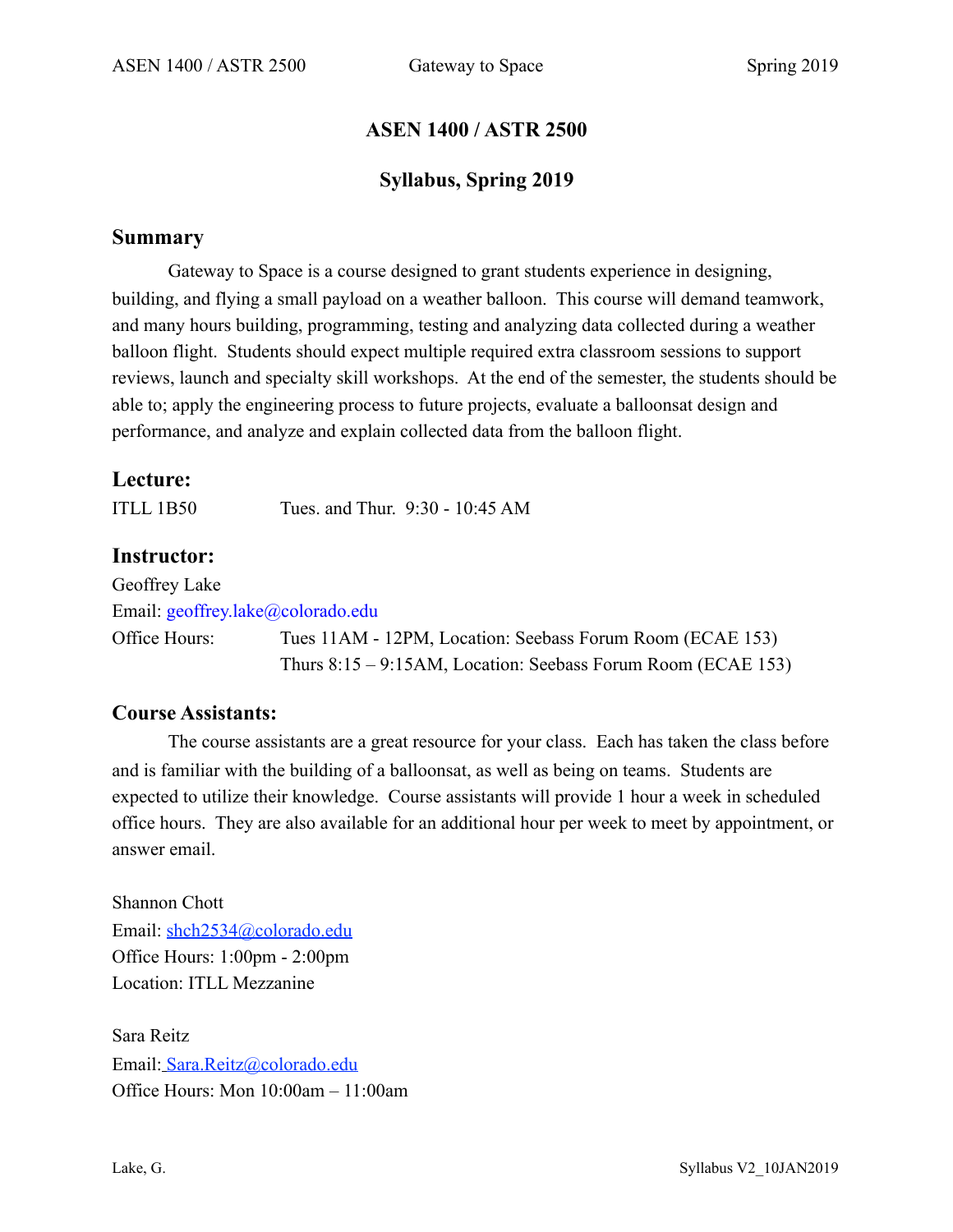Location: Aerospace Breakout Room

Alexis Sotomayor Email: [Alexis.Sotomayor@colorado.edu](mailto:Alexis.Sotomayor@colorado.edu) Office Hours: Wed 3:00pm - 4:00pm Location: TBD

# **Internet Information**

Class website on Canvas (canvas.colorado.edu) will be used to post and submit assignments.

*Email List: The course email list provided through Canvas will be utilized for the course email list. Make sure you enable email notifications from Canvas.* 

## **Prerequisites**

There are no prerequisites for this class.

# **Required Texts**

Hadfield, C., (2013), *An Astronaut's Guide to Life on Earth: What Going to Space Taught Me About Ingenuity, Determination, and Being Prepared for Anything.* New York, NY: Little, Brown and Company

NASA Systems Engineering Handbook, Revision 2, June 28, 2017 Downloadable at: https://www.nasa.gov/connect/ebooks/nasa-systems-engineering-handbook

### **References**

Colorado SpaceGrant Gateway to Space Archive: [https://spacegrant.colorado.edu/](https://spacegrant.colorado.edu/boulderstudents/gateway-to-space-home) [boulderstudents/gateway-to-space-home](https://spacegrant.colorado.edu/boulderstudents/gateway-to-space-home)

Camera Instruction Sheet: [https://spacegrant.colorado.edu/images/GatewayToSpace/2013/Files/](https://spacegrant.colorado.edu/images/GatewayToSpace/2013/Files/Camera%2520A3400IS.pdf) [Camera%20A3400IS.pdf](https://spacegrant.colorado.edu/images/GatewayToSpace/2013/Files/Camera%2520A3400IS.pdf)

Manes, M., "Foamcore Payload Construction," Proceedings of the First National Small Balloon Symposium, EOSS, 06/1993

[https://spacegrant.colorado.edu/images/GatewayToSpace/2016\\_Fall/files/FOAMCORE.pdf](https://spacegrant.colorado.edu/images/GatewayToSpace/2016_Fall/files/FOAMCORE.pdf)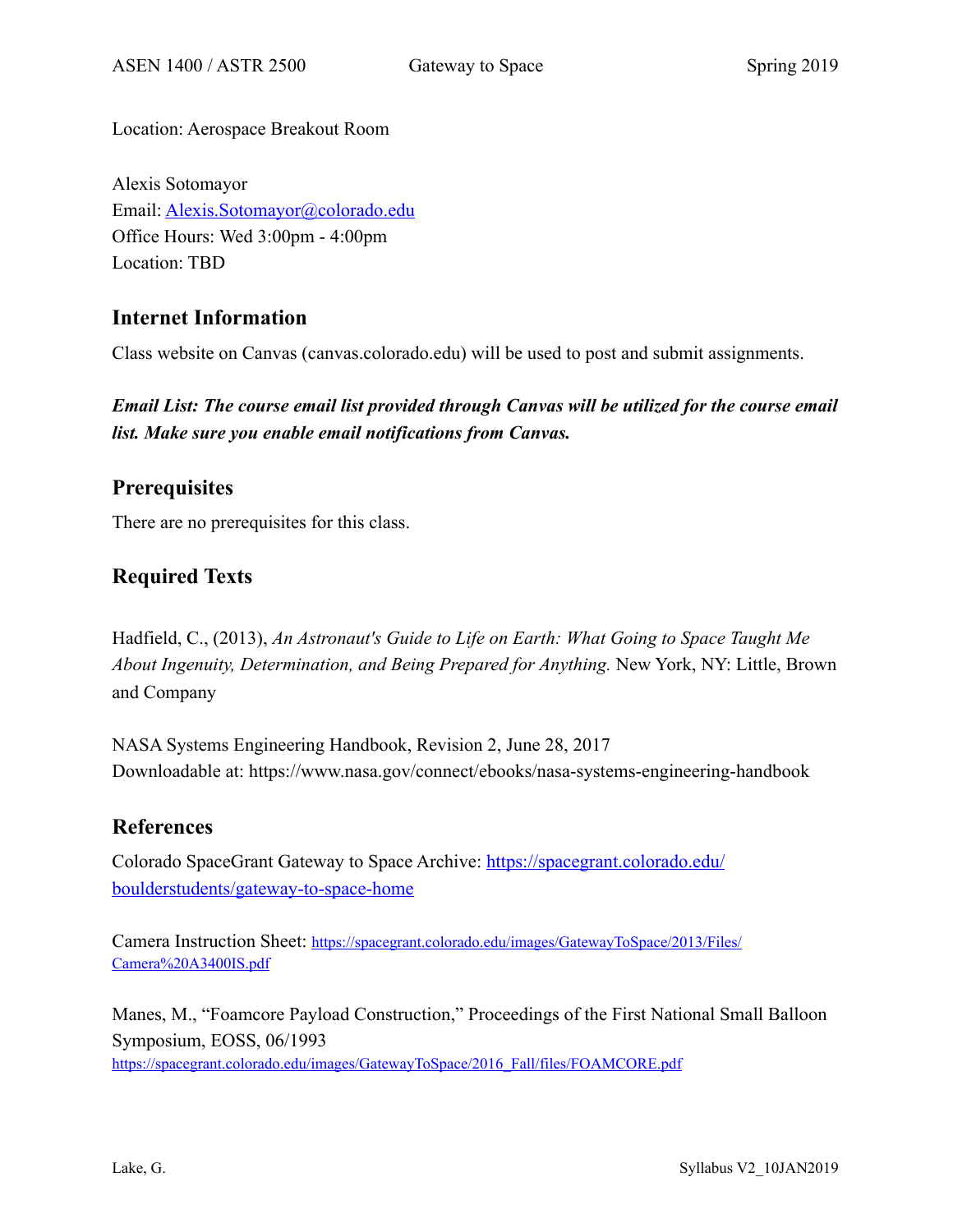### **Learning Goals**

The goals of this class are to prepare you for a career in engineering and science through an introduction to the engineering process, and common lifecycle phases of a space program. This course will require that you understand and utilize the engineering process and program lifecycle as well as develop the necessary skills to design, build, test, launch and analyze a balloonsat. In addition, the course intends to introduce all students to the complexity of effective teaming through the project-based course. Finally, the course intends to develop the necessary presentation and communication skills necessary to work effectively in a team and with stakeholders.

# **Course Calendar**

Refer to Schedule 2019 document posted on Canvas (https://canvas.colorado.edu).

# **Required Hardware**

As part of the course you will design, build, and fly a balloonsat. The Aerospace Engineering Sciences (AES) department has invested in many components which will make up your balloonsat, including data loggers, Arduino computers, goPro cameras, and other commonly used components.

The course will **loan** you equipment that includes, but is not limited to; Arduino, GoPro, accelerometers, temperature sensors, soldering irons, etc…The equipment is the property of the AES department and you are responsible for treating all the hardware appropriately and will be held responsible for fixing or replacing the hardware. ALWAYS place the hardware in the provided padded anti-static bags and cases when not in use, and do not expose to excessive heat (i.e. do not leave in your car!).

 Some equipment is consumable (replaced every semester) and is your responsibility to acquire and bring to class. Many of these items are used by your team and can be cost shared. *Some* items that you will need to acquire through the semester are:

9-Volt batteries (to power your balloonsat)

Dry ice (for thermal testing of balloonsat)

More details will be presented throughout the semester. Your program will require the purchase, integration and analysis of an additional payload. Your team will get up to a \$200 budget to purchase all required sensors and hardware to complete that payload.

### **Overview**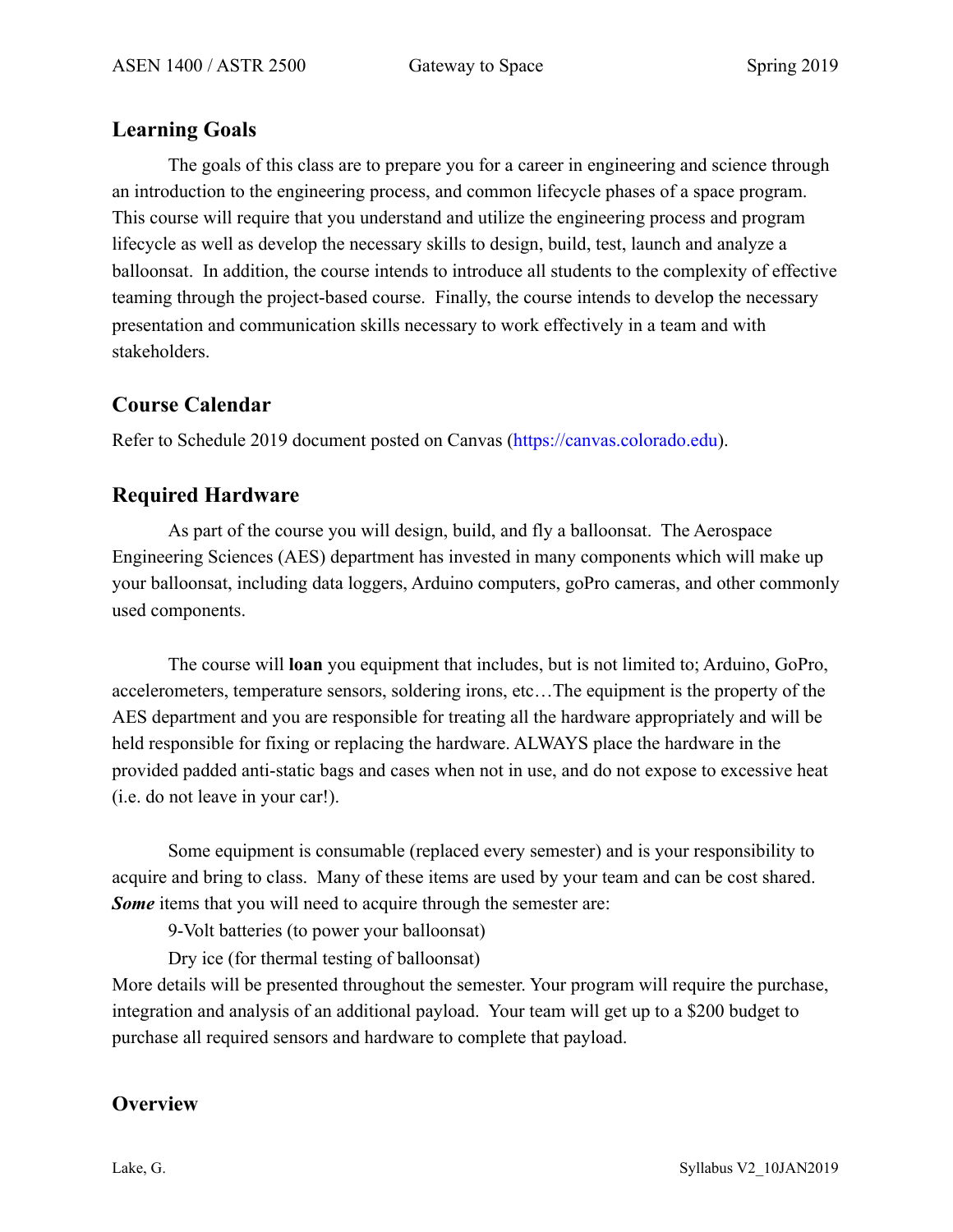The world of aerospace engineering is growing quickly and becomes more interdisciplinary every year. The major aerospace products such as aircraft and satellites are becoming more complex and intelligent in part due to the explosion of information technology. This course is designed to expose the student to the engineering process and interdisciplinary skills needed to design, build, test, fly and analyze a satellite surrogate and experience an abbreviated program life-cycle.

This course has been developed to provide engineers and scientists with the fundamentals of the engineering discipline and provide exposure to a variety of spacecraft subsystems and program roles. The students are expected to work as a team to define the requirements for a chosen payload to be integrated

In this course you will "**learn by doing,**" constructing a ballonsat that will require some team members to perform actions such as, program the controlling computer (Arduino), solder a data logging board, test the satellite for survival in extreme environments, and analyze and interpret collected data.

#### **Class Format**

This class is a Freshman level Aerospace Engineering Sciences elective designed to provide students with a background in systems engineering and project experience working within teams to create a small satellite. The course meets twice each week for a total of 3.5 hours. In addition, there are extra class events outside of normally scheduled class times. These extra class times are required and may occur on weekends (Launch) and evenings (workshops and reviews). See schedule for more details.

The course has a variety of formats for class time, including lectures, in-class team time, workshops, and reviews. Lectures will be given by either the professor or a guest lecturer. All lectures will begin promptly and students are expected to be present and ready at the scheduled time. Lecture slides will be posted before class and students are encouraged to review them prior to class and be prepared with questions.

In-class team time will provide teams time to meet and work on building their satellite with faculty assistance available. Additional build times will need to be arranged by the student teams outside of the scheduled class time. In-class team time will require all team members and necessary equipment and hardware to be present. Some in-class team time will be testing that will coincide with lecture time.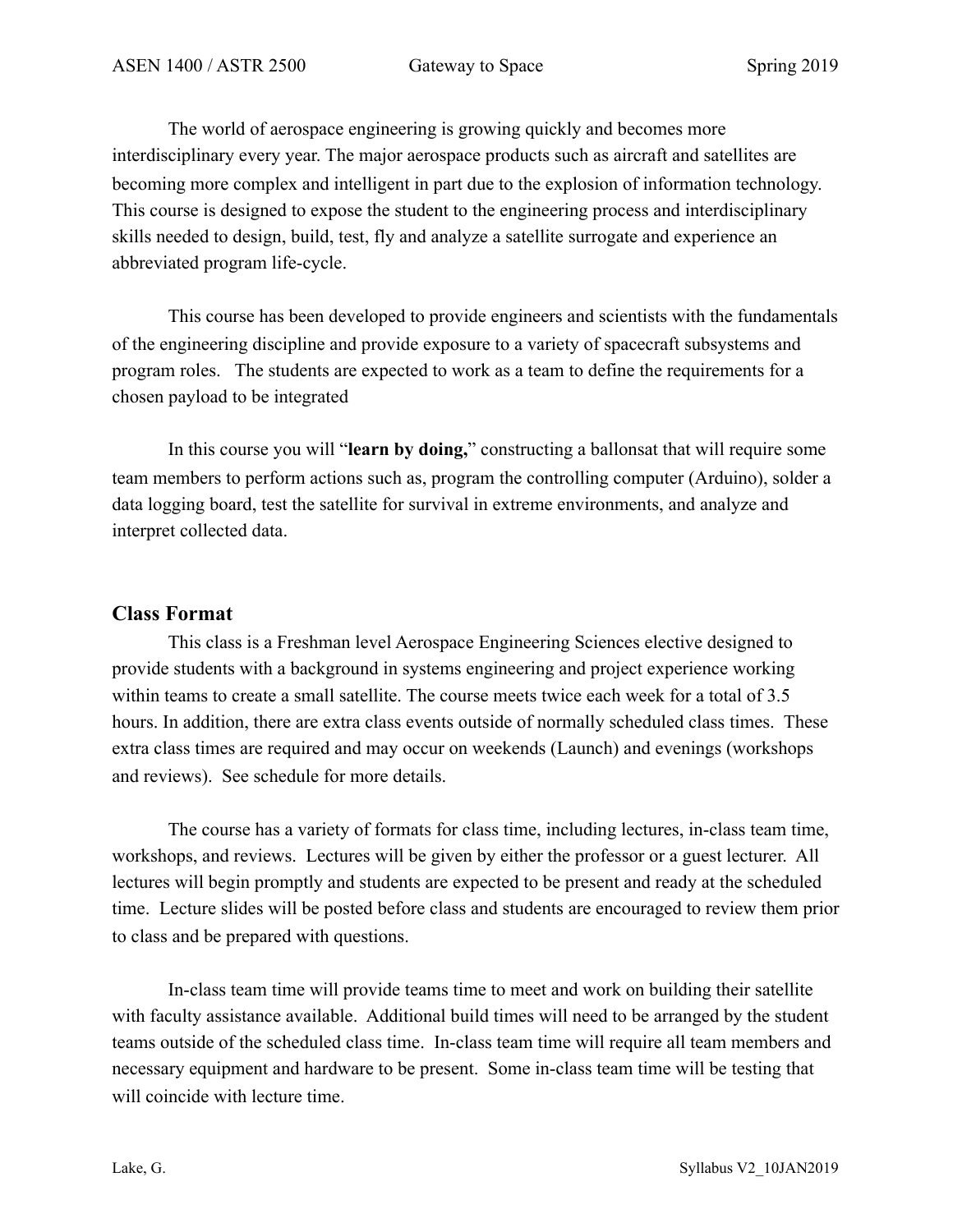Workshops will be held to instruct students in Arduino coding, and soldering. These will begin for the entire class in the scheduled time slot, with additional instruction for a subset of the teams at a later time. All students are expected to attend the scheduled time workshop and teams will designate attendees for the detailed workshops.

Reviews will be held throughout the semester, where each team will present the progress and results of their balloonsat development to the instructor, course assistants and fellow classmates. Reviews consist of a team presenting their material and then answering questions from the reviewers. Students are expected to attend all team reviews and be prepared to ask questions. **ALL students** will be expected to present *no less* than twice throughout the semester. Teams will break up their presenters as they choose within the constraint that every team member will present in at least 2 separate reviews.

### **Logistics**

- **1. Homework** 
	- **a.** All homework is to be submitted via Canvas (canvas.colorado.edu) by the due date and time. Late submitted homework will be given a 0 for the assignment.
	- **b.** All students are allowed to drop the grade of 1 homework during the course of the semester.
	- **c.** *Students are expected to work independently on designated homework.* All work submitted *must be your own*, you may only discuss higher-level concepts with your classmates. **You may not sit over another person's shoulder instructing them on the proper way to complete the assignment.** We will check your assignments for similarities and penalize you accordingly.
	- d. *Team homework will be completed as a team and submitted individually.* Your grade on a team homework will be a function of your team's grade and effort put into the homework as judged by your peers.

#### **2. Reviews**

- a. Review presentations will be submitted as a team by the due date and time listed on the schedule. Late submissions will receive a 10% loss of points for the assignment for each 24-hour period that it is late.
- b. Students are expected to attend all reviews and be prepared to ask and answer questions.
- c. Reviews will be separated between class time and evening. All presentations are due at the same time. Team time slots will be assigned by the professor.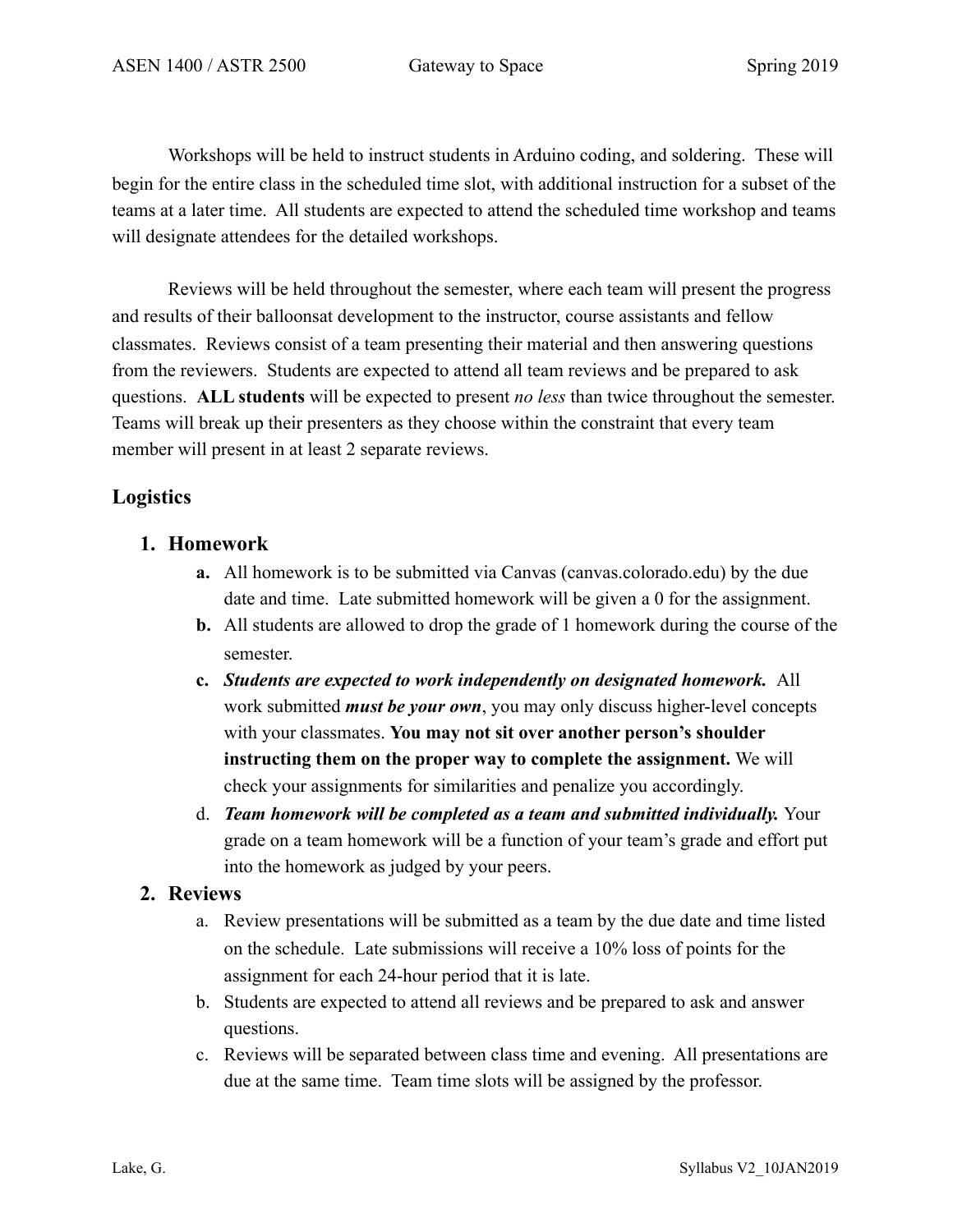d. All students on a team will present a minimum of 2 times within the semester. Teams may sort who speaks at their discretion.

#### **3. In class team time**

a. Teams are expected to utilize in-class team time to assemble their satellite with teacher supervision. All students are expected to attend at the beginning and may break up into smaller teams and leave after attendance is taken and announcements are made.

#### 4. **Inter-team Collaboration**

a. Teams are allowed to collaborate between each other, **but may not share code that is not provided by the instructor unless explicitly approved by the instructor.** Approval may be granted if program managers from 2 groups formulates an agreement and presents it to the instructor. Sharing of code between teams without approval from the instructor will result in disciplinary action.

### **Course Grading**

 The course is graded half on an individual basis, and half on a team basis. [Figure 1](#page-5-0) summaries the percentages of your grade.

|      | <b>Individual Grade</b>                |      | <b>Team Grade</b>                       |
|------|----------------------------------------|------|-----------------------------------------|
| 5 %  | Attendance and 1-minute reports        | 5%   | <b>Requirements Review</b>              |
| 5 %  | Spatial Visualization Test (pass/fail) | 5 %  | <b>Preliminary Design Review</b>        |
| 5 %  | <b>Homework</b>                        | 5 %  | <b>Critical Design Review</b>           |
| 15 % | Peer reviews                           | 5 %  | <b>Launch Readiness Review</b>          |
| 20 % | <b>Final Exam</b>                      | 30 % | <b>Final Review and Design Document</b> |
| 50 % | Sub total                              | 50 % | Sub total                               |

#### <span id="page-5-0"></span>*Figure 1: Grading Rubric*

 Attendance will be taken every day. Sign only for yourself and no other students. Signing for another student will be considered cheating and a violation of the Honor Code. 1 minute reports will be filled out on the day of class by midnight via Canvas. Medical absences require a doctor's note to be excused.

 The Spatial Visualization test *must* be passed to receive the 5% grade. It can be taken multiple times, and for students that fail the first opportunity there are workshops provided by the Integrated Teaching and Learning Laboratory (ITLL) to improve the skills necessary to pass.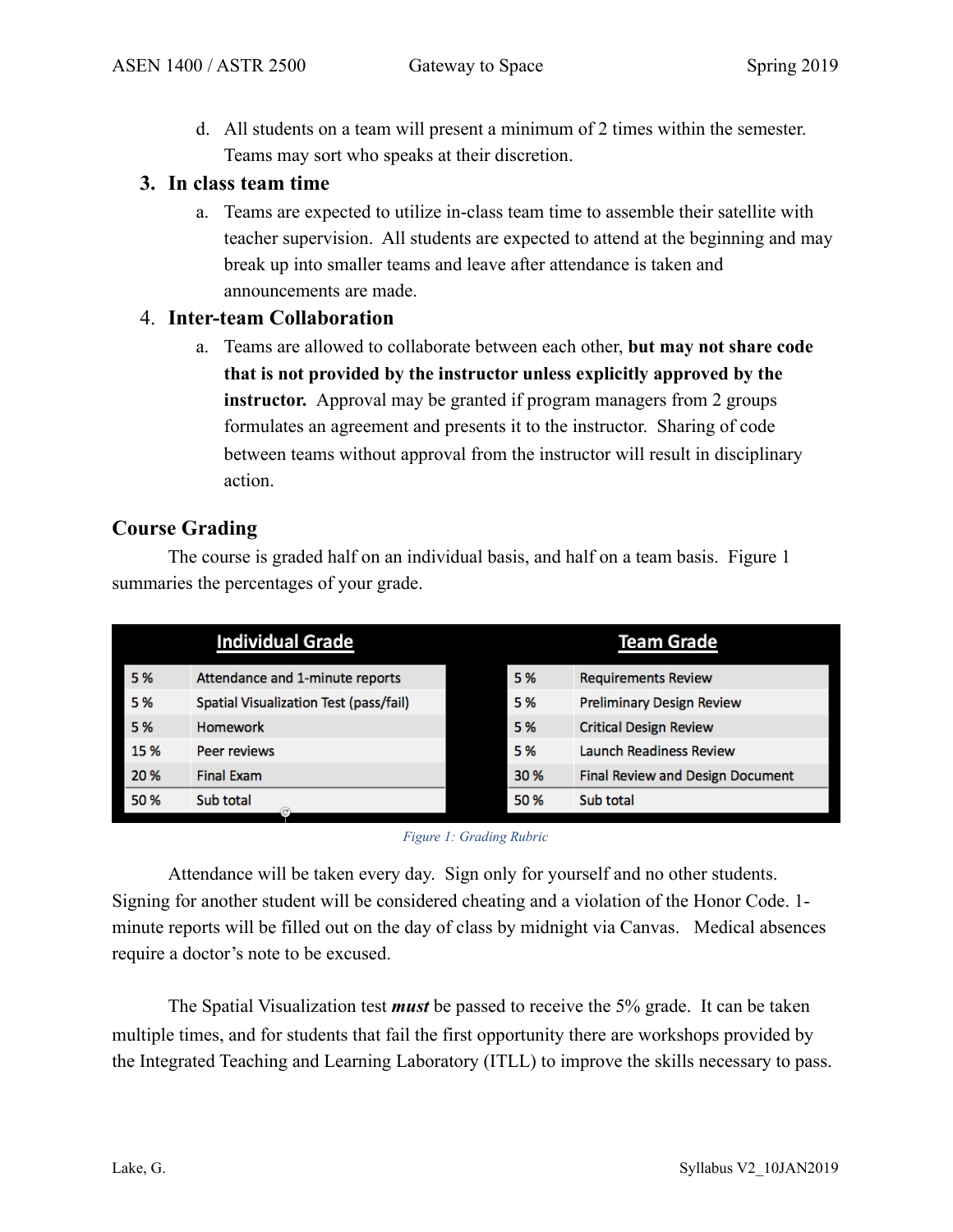If you have taken and passed this test in the past and can provide proof to the professor, you will get credit for this portion of the assignment without re-taking it.

Throughout the semester there will be some individual homework and some team homework. Each student on a team will turn in the same homework as well as a factor sheet. The factor sheet is an assessment of the level of effort of your peers. Your individual grade will be the product of the team grade and the average of the factor from your fellow team members. For example, if the team grade is 89/100, and your team members have given you the following LOE factors  $(.2, .5, .6, 1, 1, 1, 1)$ , then your total grade would be  $.89*AVG(LOE) = 67/100$ .

 Peer reviews will be given out to teams 2 times during the semester. Each student will grade and comment on their teammates. These reviews will require justification of assigned grades and specific examples where a reviewed team member excelled, or did not meet expectations.

 Team grades will be assigned based on completed documentation as well as presentation. Reviews shall be graded by course assistants and instructor both from presentation material, presentation quality and question and answer phases. During reviews, a subset of the team will present, though all team members may be available to answer questions.

### **Grading Disputes**

If you feel that a homework, exam, or review has been graded incorrectly you must submit your complaint in writing to the instructor. All complaints must be filed within 1 week after the assignment has been returned to the class. Your written request must clearly state your complaint. Be aware the entire assignment may be re-graded during the re-assessment process.

# **Accommodation Statement**

I am committed to providing everyone the support and services needed to participate in this course. If you qualify for accommodations because of a disability, please submit to your professor a letter from Disability Services in a timely manner (for exam accommodations provide your letter at least one week prior to the exam) so that your needs can be addressed. Disability Services determines accommodations based on documented disabilities. Contact Disability Services at 303-492-8671 or by e-mail at dsinfo@colorado.edu. If you have a temporary medical condition or injury, see Temporary Medical Conditions: Injuries, Surgeries, and Illnesses guidelines under Quick Links at Disability Services website and discuss your needs with me.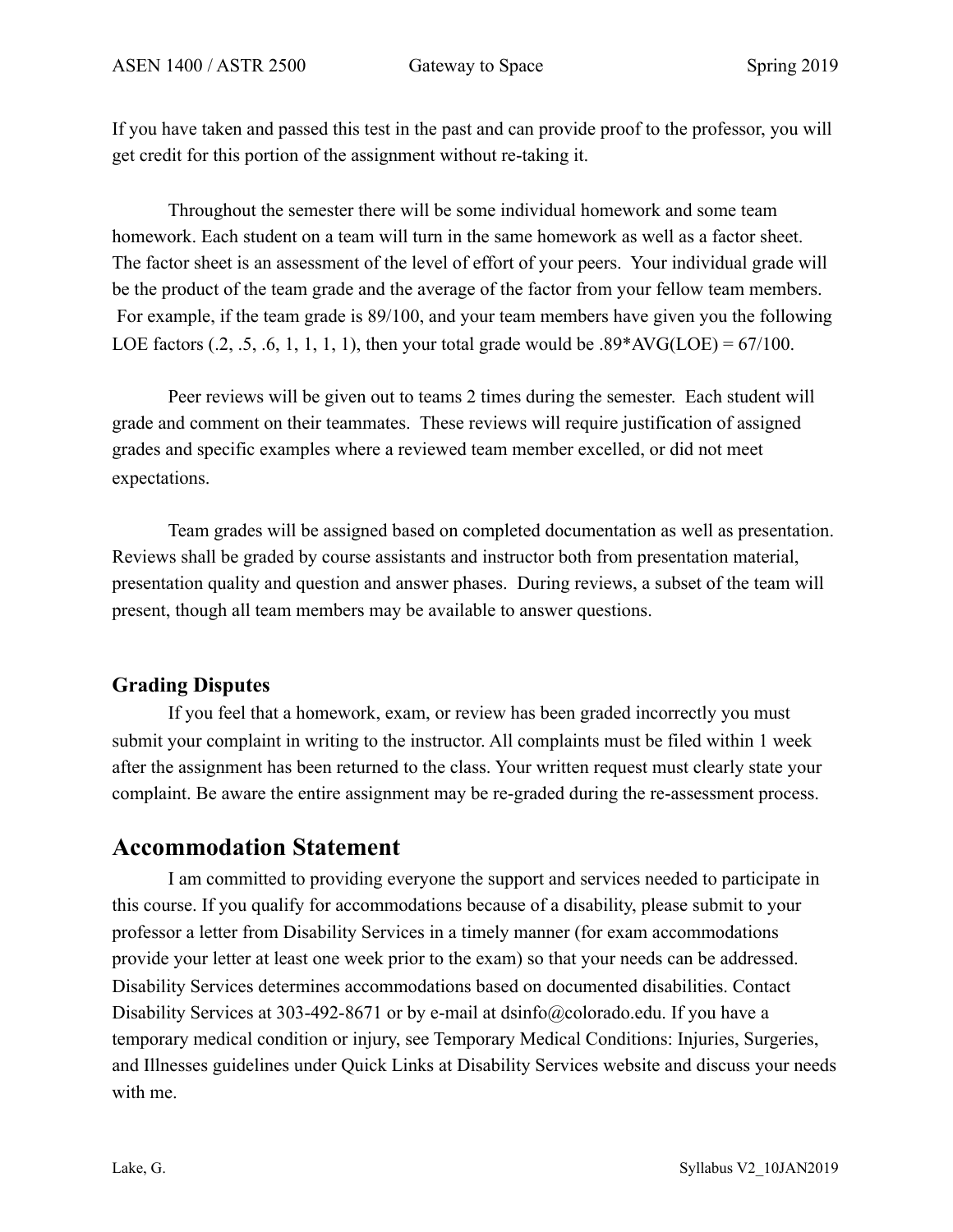This course requires the use of Arduino software which has not yet been reviewed fully for accessibility. If you use assistive technology to access the course material, please contact your faculty member immediately to discuss. If you use assistive technology to access the course material, please contact your faculty member and Disability Services at 303-492-8671 or by email at dsinfo@colorado.edu as soon as possible to discuss other effective means for providing equal alternate access.

### **Religious Observances**

*Campus policy regarding religious observances* requires that faculty make every effort to deal reasonably and fairly with all students who, because of religious obligations, have conflicts with scheduled exams, assignments or required assignments/attendance. If this applies to you, please speak with me directly as soon as possible at the beginning of the term.

### **Classroom Behavior**

Students and faculty each have responsibility for maintaining an appropriate learning environment. Those who fail to adhere to such behavioral standards may be subject to discipline. Professional courtesy and sensitivity are especially important with respect to individuals and topics dealing with differences of race, color, culture, religion, creed, politics, veteran's status, sexual orientation, gender, gender identity and gender expression, age, ability, and nationality. Class rosters are provided to the instructor with the student's legal name. I will gladly honor your request to address you by an alternate name or gender pronoun. Please advise me of this preference early in the semester so that I may make appropriate changes to my records. For more information, see the policies on *class behavior* and *the student code*.

#### **Discrimination and Harassment**

The University of Colorado Boulder (CU-Boulder) is committed to maintaining a positive learning, working, and living environment. CU-Boulder will not tolerate acts of discrimination or harassment based upon Protected Classes or related retaliation against or by any employee or student. For purposes of this CU-Boulder policy, "Protected Classes" refers to race, color, national origin, sex, pregnancy, age, disability, creed, religion, sexual orientation, gender identity, gender expression, veteran status, political affiliation or political philosophy. Individuals who believe they have been discriminated against should contact the Office of Discrimination and Harassment (ODH) at 303-492-2127 or the Office of Student Conduct (OSC) at 303-492-5550. The *full policy on discrimination and harassment* has more information.